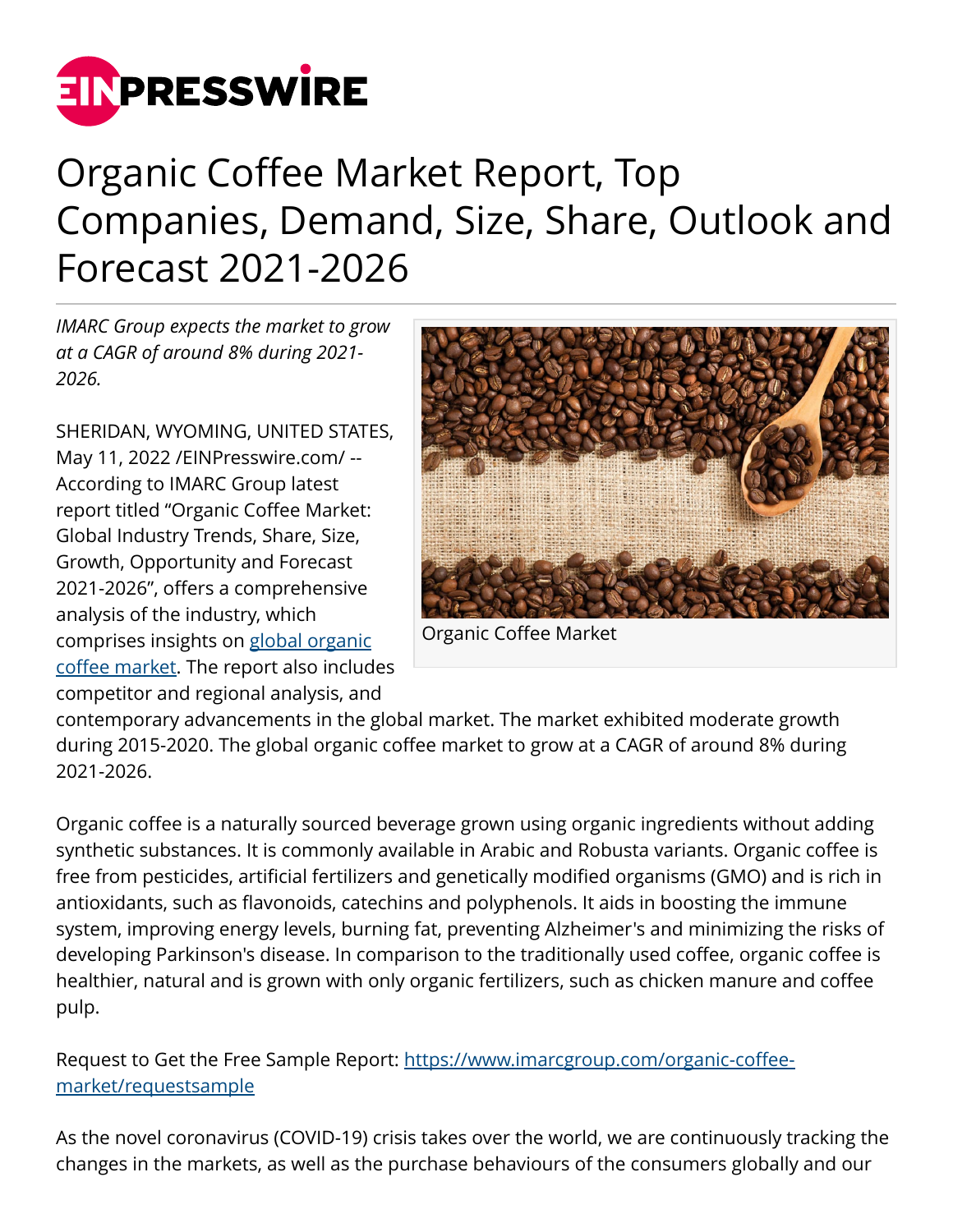estimates about the latest market trends and forecasts are being done after considering the impact of this pandemic.

Market Trends:

The global organic coffee market is primarily being driven by the rising consumer preference for organic food and beverages. With the rising expenditure capacities and hectic schedules, consumers are increasingly opting for naturally sourced and nutrient-rich coffee products. Moreover, the integration of the Internet of Things (IoT) and data analytics solutions to control and monitor environmental variables affecting the cultivation of coffee is providing a thrust to the market growth. Other factors, including the widespread adoption of organic coffee in vegan bakery and confectionery products and the convenient product availability through e-commerce platforms, are anticipated to drive the market toward growth.

Explore Full Report with Table of Contents: <https://www.imarcgroup.com/organic-coffee-market>

Competitive Landscape with Key players: The report has also analysed the competitive landscape of the market with some of the key players being. • Allegro Coffee • Complete Coffee Limited • Ecotone, Java Trading • Jim's Organic Coffee • Keurig Dr Pepper Inc. • Luigi Lavazza SPA • Nestle S.A. • Starbucks Corporation • The Kraft Heinz Company

Organic Coffee Market Segmentation: Our report has categorized the market based on region, type, packaging type and sales channel.

Breakup by Type: • Arabic • Robusta

Breakup by Packaging Type: • Stand-Up Pouches • Jars and Bottles • Others

Breakup by Sales Channel: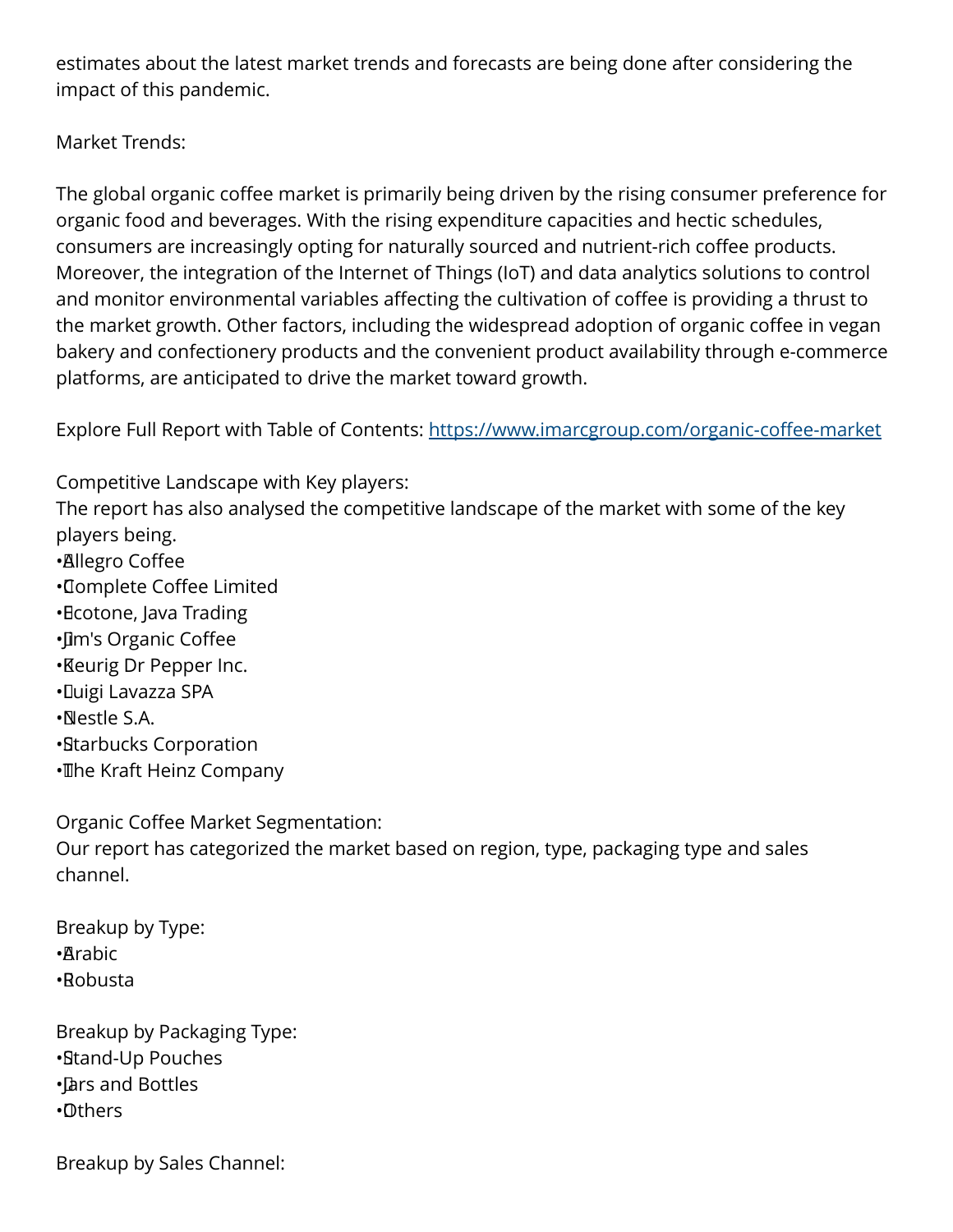• Supermarkets and Hypermarkets

- • Convenience Stores
- • Specialty Stores
- • Online Stores
- • Others

Breakup by Region: • North America (United States, Canada) • Europe (Germany, France, United Kingdom, Italy, Spain, Others) • Asia Pacific (China, Japan, India, Australia, Indonesia, Korea, Others) • Latin America (Brazil, Mexico, Others) • Middle East and Africa (United Arab Emirates, Saudi Arabia, Qatar, Iraq, Other)

Key highlights of the report: • Market Performance (2015-2020) • Market Outlook (2021-2026) **• Borter's Five Forces Analysis** • Market Drivers and Success Factors • SWOT Analysis  $\cdot$ Value Chain • Comprehensive Mapping of the Competitive Landscape

We are updating our reports, If you want latest primary and secondary data (2022-2027) with Cost Module, Business Strategy, Competitive landscape, etc. Click request free sample report, the report will be delivered to you in PDF format via email within 24 to 48 hours after the payment confirmation.

Other Reports of IMARC Group:

India Water Pumps Market: <https://www.imarcgroup.com/india-water-pumps-market>

India Internet of Things Market: <https://www.imarcgroup.com/india-internet-of-things-market>

India Home Furnishings Market:<https://www.imarcgroup.com/india-home-furnishings-market>

United States Crypto ATM Market: [https://www.imarcgroup.com/united-states-crypto-atm](https://www.imarcgroup.com/united-states-crypto-atm-market)[market](https://www.imarcgroup.com/united-states-crypto-atm-market)

United States Beer Market: <https://www.imarcgroup.com/united-states-beer-market>

India Ceiling Fan Market:<https://www.imarcgroup.com/india-ceiling-fan-market>

About Us